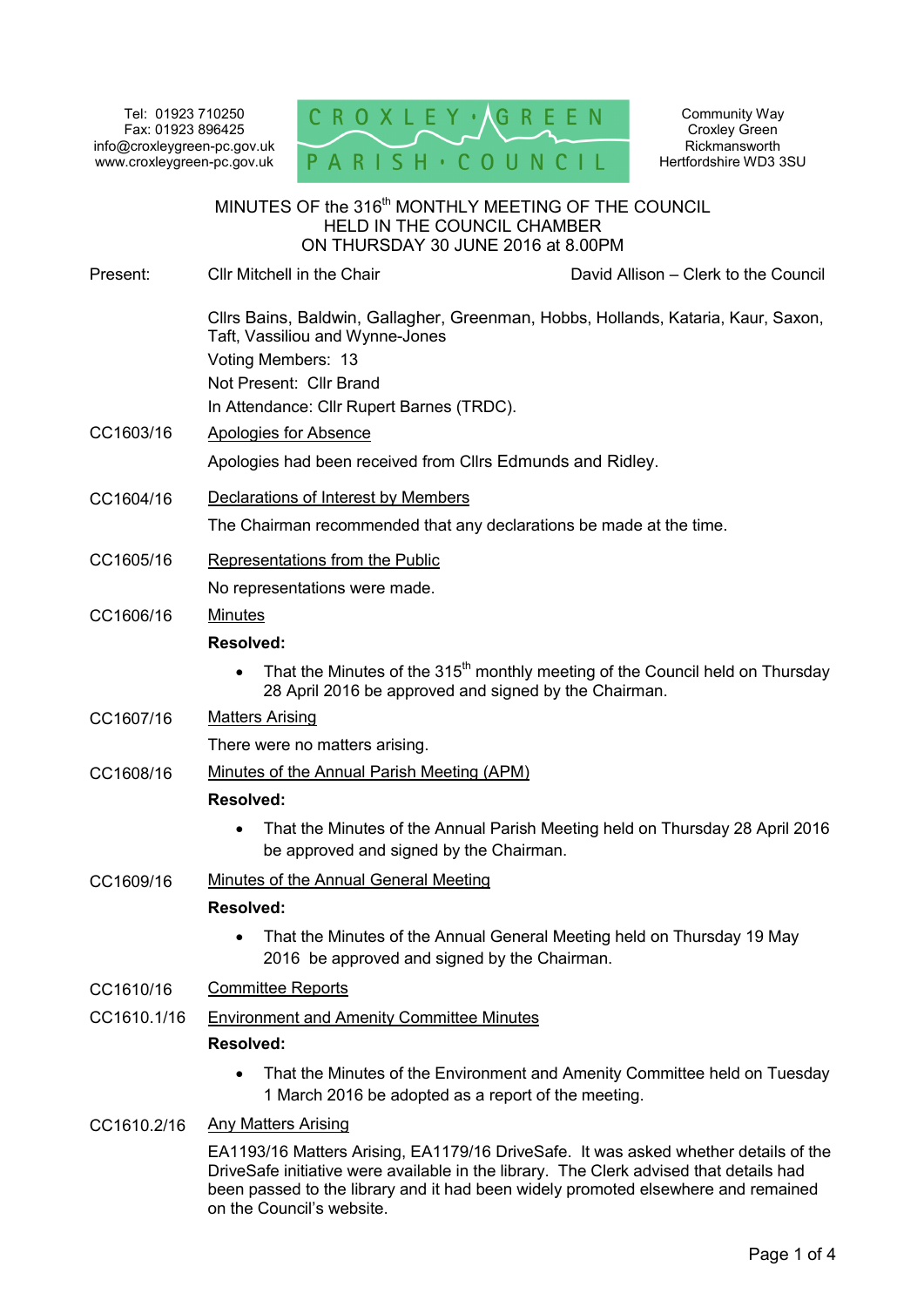CC1610.3/16 Planning and Development Committee held on Wednesday 2 March and Wednesday 16 March 2016

# **Resolved:**

- That the Minutes of the Planning and Development Committee held on Wednesday 6 April, Wednesday 20 April, Wednesday 4 May and Wednesday 18 May 2016 be adopted as a report of the meeting.
- CC1610.4/16 Any matters arising

There were no matters arising.

- CC1610.5/16 Finance and Administration Committee of Thursday 19 May 2016 **Resolved:** 
	- That the Minutes of the Finance and Administration Committee held on Thursday 19 May 2016 be adopted as a report of the meeting.
- CC1610.6/16 Any matters arising

There were no matters arising.

CC1611/16 Internal Audit Report (Final) for year ending 31 March 2016

The Chairman introduced this item and asked the Clerk to elaborate. The Clerk was pleased to report that yet again the Council had received a very good internal audit report with no recommendations being put forward.

The Clerk was commended for another good and a vote of thanks given to him.

A Cllr asked about the 'de minimus' of assets recorded in the Asset Register. The Clerk advised that he recorded assets irrespective of value but there would be formal 'de minimus' that any new assets under that 'de minimus' would not necessary need to be recorded in the annual statement.

### **Resolved:**

• That the end of year internal audit report was noted.

### CC1612/16 S145 Grant Application

The Chairman introduced this item and explained that an application for a Grant to the Yorke Road Residents for a street party on 11 June had been handed in to the office on 26 April but as there was not a Council Meeting before the event, the matter was being brought to Members attention her.

The Chairman added that the Finance and Administration Committee had reviewed the application at their meeting held on 9 June and had recommended that subject to the production of accounts and/or receipts for the Grant amount it be recommended that the Grant of £100 be awarded.

The Chairman read out an email that had been received from the applicant in which it stated in the past tense that the grant monies would have been used to make the street party more visible and to buy prizes for children. It was reported that the event was a success. It was commented that a number of other street parties were held in Croxley Green who had not applied for a grant to raise their profile. A discussion ensued during which it was commented that as the event had now taken place the actual beneficiaries of the grant would be unknown.

### **Resolved**

• That the Grant of £100 applied for should not be awarded.

# CC1613/16 Watford Road Parking

The Chairman introduced this item and asked Cllr Gallagher to elaborate. Cllr Gallagher referred to the Supporting Paper and its recommendations circulated with the Agenda and summarised the key points.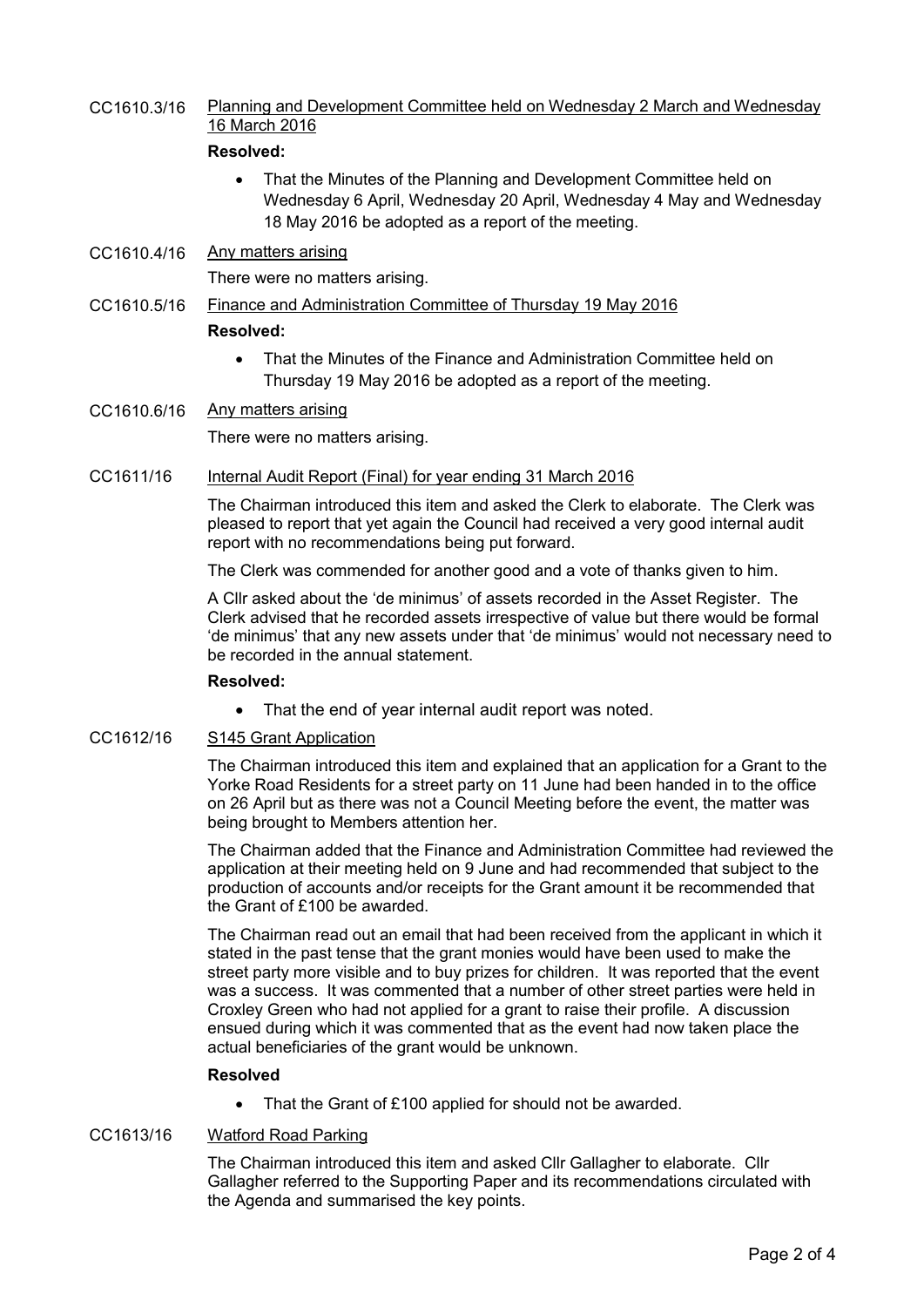# **Resolved**

- That the conclusions of the Working Party be noted and that a letter is sent to Three Rivers District Council with proposed recommendations;
- That the Parish Council's Watford Road Working Party be wound up;
- That the requirement for additional provision for cycles at Croxley Station be noted and that letters are sent to Three Rivers District Council and to Transport for London accordingly.

Members thanked Cllr Gallagher for all the work he had put into this matter.

#### CC1614/16 Working Parties

The Chairman introduced this item and reported that there had a number of working parties over the last year and an update was appropriate prior to discussing forthcoming working parties.

**Parish Pump**: a small working party had been put together who had met once and put some initial ideas forward as to the magazines future but there had been some difficulty in getting those on the working party together. There had been little progress but the Clerk with the assistance of Cllr Gallagher with articles from Members had put together an edition.

**Land Transfer**: The Chairman reported that the matter had been raised with TRDC and that a freedom of information request had been made in regard to certain parcels of land but nothing had been heard back from TRDC. The Chairman referred to the TRDC Policy that had been agreed by them in January, copy attached, and that it had been very disappointing that this had not been brought to the Parish Council's attention earlier by TRDC rather than through a reply to an email he had sent to the Chief Executive of TRDC. It was suggested that the Council's request for land reacquisition be further debated at the next Finance and Administration Committee meeting initially and then subsequently at the next Council meeting before a formal approach to TRDC be made. The Clerk would arrange a meeting with Chris Hope at TRDC with the Chairman to discuss the principles of new policy document

**Council Workings**: It was reported that this group was looking at the workings of the Parish Council in terms of number and scope of meetings and had looked at other Councils elsewhere to see how they were set up. It was reported that draft papers were to be put together for the existing committees to review, comment upon and change/modify as necessary probably in September.

**Neighbourhood Plan**: The Chairman reported that the draft Plan had now been sent to a long list of consultees with a view of seeking their views on the document.

**Watford Road Parking**: this matter was discussed under agenda item CC1613/16 above.

It was agreed that working parties be established/re-established to take matters forward during the year and membership of the working parties were determined.

### **Resolved:**

- That the Clerk, Cllr Gallagher and Cllr Wynne-Jones take forward the Parish Pump magazine;
- That Cllrs Baldwin, Edmunds, Greenman, Hollands, Kataria, Mitchell, Taft and Vassiliou become members of the Land Transfer Working Party;
- That Cllrs Kaur, Hollands, Mitchell and Vassiliou become members of the Review of Council (working and meetings) Working Party;
- That Cllrs Gallagher, Kaur, Mitchell become members of the Neighbourhood Plan Working Party;